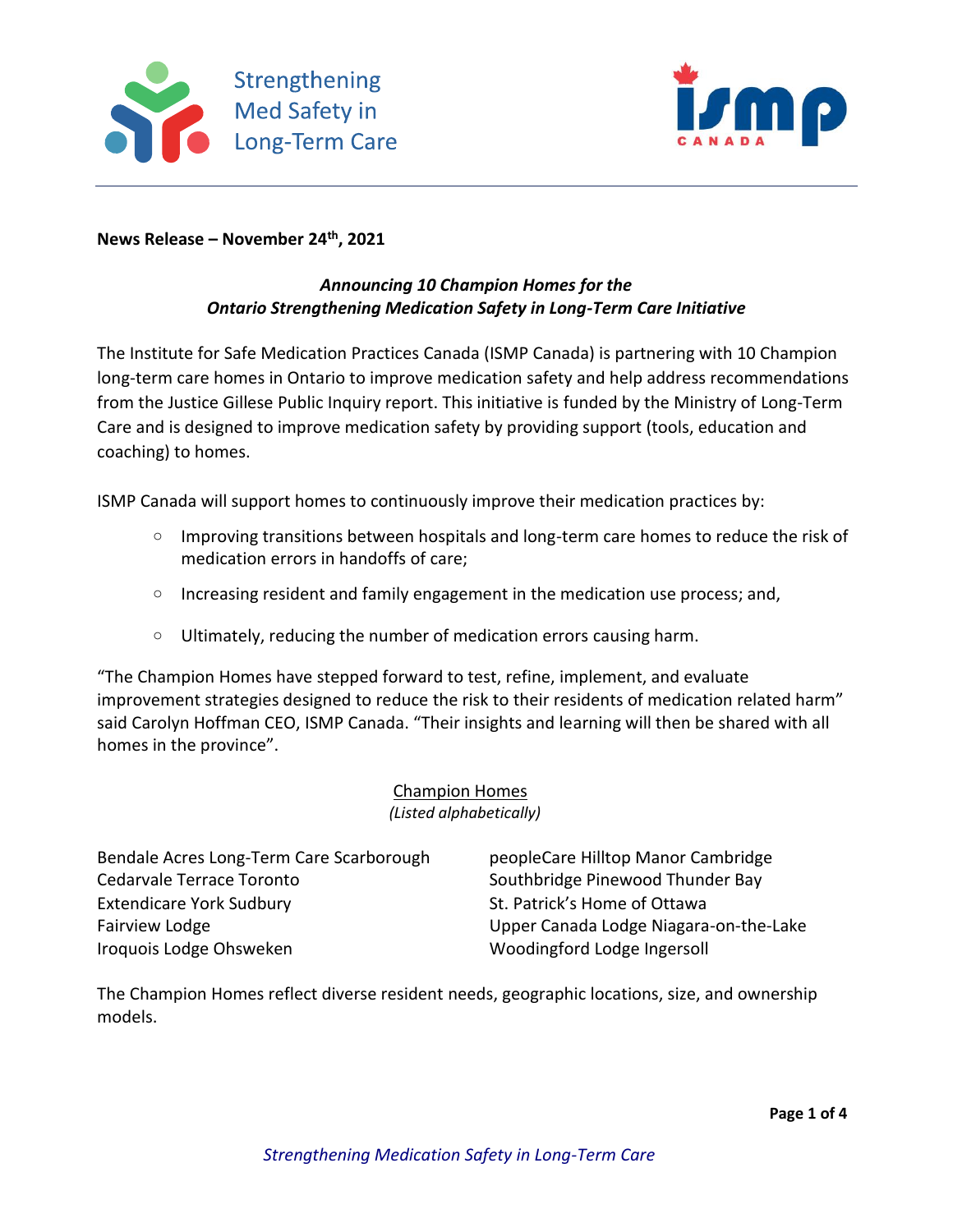



## **Quotes from Champion Homes**

*Bendale Acres provides individualized care to each of its 302 residents within a safe and friendly environment. Guided by the CARE values – Compassion, Accountability, Respect, Excellence – the long-term care home operated by the City of Toronto is committed to improving quality of life and support for healthy aging. "Strengthening medication safety is a quality improvement initiative that the entire care team is embracing as we work together to reduce risk" notes Administrator Gina Stringer, Bendale Acres.*

*"Our home believes in the importance of engaging all stakeholders in the life of residents living in long term care. There is a tremendous value in having residents and families participate in Quality Improvement initiatives as they provide experience and perspectives that simply cannot be obtained anywhere else. Our home is dedicated to quality improvement and communicate with complete transparency in all areas of opportunity for improvement." Brie Anna Munshaw, Project Lead, Cedarvale Terrace*

*"As leaders in seniors' care, we are committed to improving care, every day. Optimizing medication safety for our residents – and residents across the province – is an important part of that commitment", says Johanna Horne, Director of Care at Extendicare York. "Our team at Extendicare York is excited to be part of this collaborative project, and we look forward to sharing our experiences and learnings with homes and communities across the country."* 

*"This initiative is an opportunity to improve highrisk medication practices to help create a safer world for our seniors. Collectively, we will strengthen medication safety to provide exemplary care to long-term care residents in Ontario" shared the Medication Management Team at Fairview Lodge.*

*"For close to a decade, peopleCare Communities has been leading safer medication management in long-term care with our award-winning innovative Clinical Pharmacy Model, which improves resident safety – in particular during transitions – and frees up clinical staff time for more hands-on care at the bedside," says Jenn Killing, Vice President, Quality, Research and Strategic Partnerships, peopleCare. "Our team is thrilled to have this opportunity to continue championing and accelerating best practices in medication safety in our sector and the health system, along with our colleagues and our partner Hogan Pharmacies, and we thank the government and ISMP for enabling this important collaborative work."*

*"In long-term care, medication administration is an important responsibility of our nurses that can be challenging at times. For this reason, Southbridge Pinewood is pleased to be selected as one of the Champion Homes for the Strengthening Medication Safety in Long-Term Care Initiative. We are committed to this opportunity for quality improvement affecting residents, staff and families within our home as well as sharing our best practices going forward with the broader longterm care sector in Ontario" says Jennifer Koss, Executive Director, Southbridge Pinewood*

*"I am very proud to be part of this process and I think that we have a great group of staff with support from the VP of Nursing and the President and CEO", said Les Froates, Resident and Executive Member of Resident Council at St. Patrick's Home of Ottawa. "I would like to gain an understanding about how medications are ordered, what the pharmacy does, how they get back to the home and how the nurses handle the medications.*

*"Taking care of our own" said the Team at Iroquois Lodge*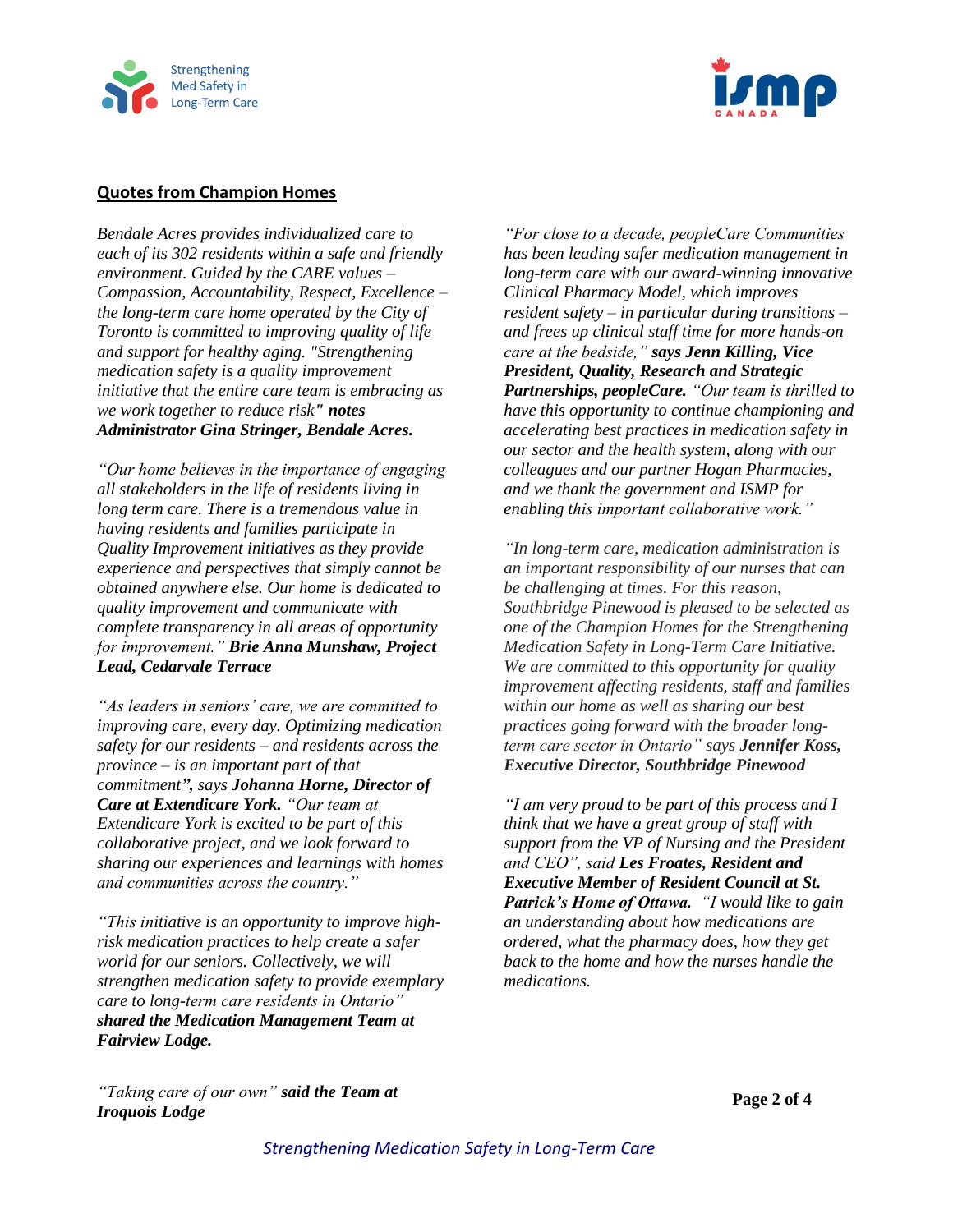



*"Health care providers in the Niagara Region play an important role as leaders to reduce resident safety risks, optimize the safe function of the medication management system and align our nursing and pharmacy services with the ISMP initiatives that measure and reward quality performance. This initiative will enable us to reflect on our existing medication management practices and apply evidence-based practices start our journey in this quality improvement initiative with the support of ISMP and ISMP Faculty" shared the Team at the Upper Canada Lodge and Niagara Region*

*Woodingford Lodge Ingersoll is very excited in being chosen for this initiative and is looking forward to working together with ISMP Canada to enhance medication safety." says Caitlin Ward, Manager of Satellite Locations for Woodingford Lodge*

The **Institute for Safe Medication Practices Canada (ISMP Canada)** is a national, independent, and not-for profit organization committed to the advancement of medication safety in all health care settings. ISMP Canada works collaboratively with the health care community, regulatory agencies and policy makers, provincial, national, and international patient safety organizations, the pharmaceutical industry, and the public to promote safe medication practices. ISMP Canada's mandate includes receiving and analyzing medication incidents, making recommendations for the prevention of harmful medication incidents, and facilitating quality improvement initiatives. Information about ISMP Canada's work with Canadians to prevent medication incidents is available at: [www.ismpcanada.ca;](http://www.ismpcanada.ca/) and also at [www.SafeMedicationUse.ca.](http://www.safemedicationuse.ca/)

The **Strengthening Medication Safety in Long-Term Care** initiative is funded by the Ontario Ministry of Long-Term Care. Views expressed are the views of ISMP Canada and do not necessarily reflect the views of the province.